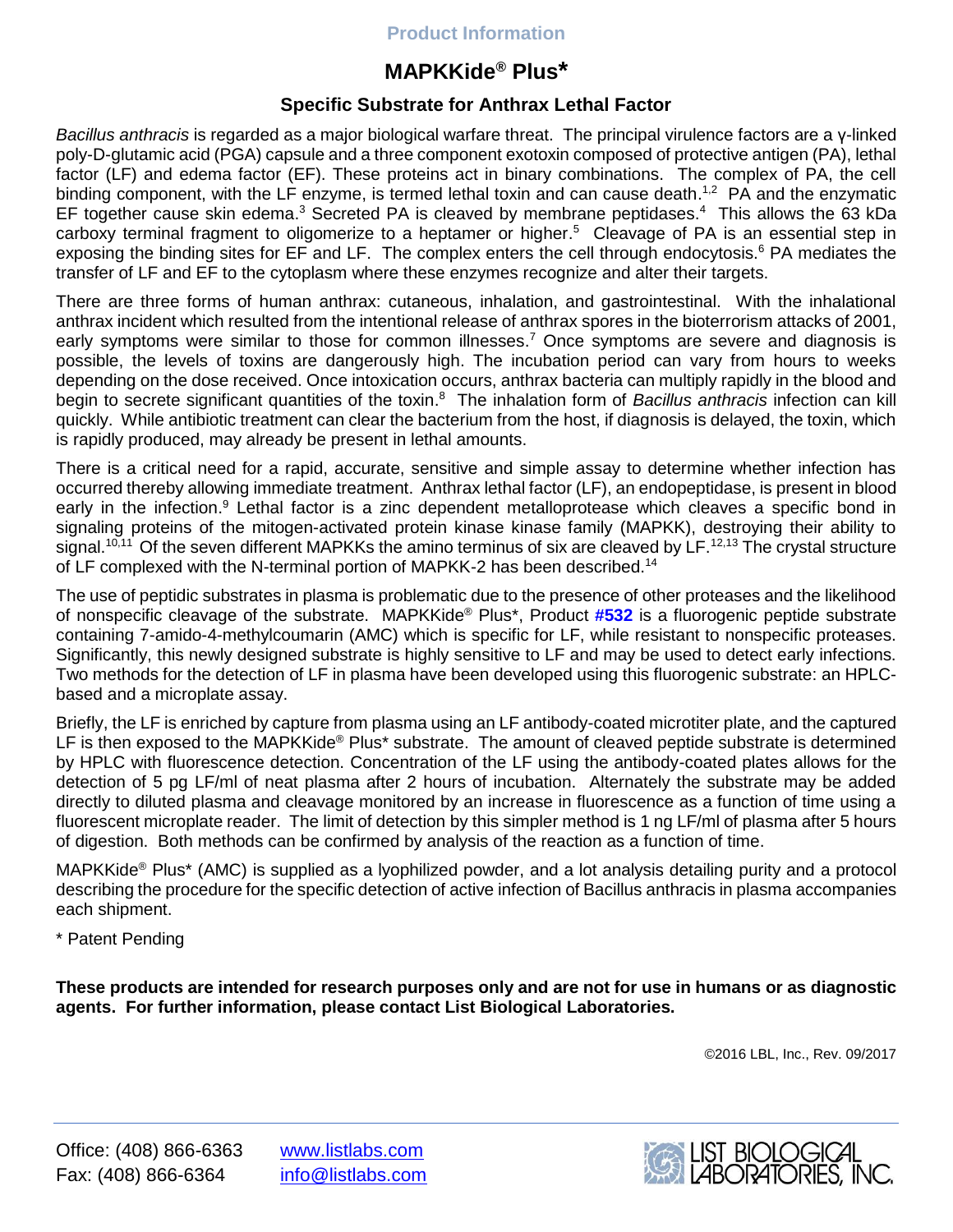### **Related Products**

| <b>Product No.</b> | <b>Description</b>                                                                   | <b>Size</b>                |
|--------------------|--------------------------------------------------------------------------------------|----------------------------|
| 530                | MAPKKide <sup>®</sup> Peptide Substrate (o-Abz/Dnp)<br>for Bacillus anthracis I F    | 200 nmoles                 |
| 531                | MAPKKide <sup>®</sup> Peptide Substrate<br>(DABCYL/FITC) for Bacillus anthracis LF   | 200 nmoles                 |
| 532                | MAPKKide® Plus* (AMC) Specific Substrate<br>for Anthrax Lethal Factor                | 100 nmoles                 |
| 539                | MAPKKide <sup>®</sup> Unquenched Calibration Peptide<br>for Product #530             | 50 nmoles                  |
| 169 A,B            | Anthrax Lethal Factor (LF-A), Recombinant<br>from Bacillus anthracis Native Sequence | $0.1 \,\mathrm{mg}$ , 1 mg |
| 171 D,E            | Anthrax Protective Antigen (PA),<br>Recombinant from Bacillus anthracis              | $50 \mu g$ , 0.5 mg        |
| 172 B,C,D          | Anthrax Lethal Factor (LF), Recombinant<br>from Bacillus anthracis                   | 70 μg, 1 mg, 10mg          |
| * Patent Pending   |                                                                                      |                            |

See how others have used List Labs' products on our citations page:<https://www.listlabs.com/citations>

#### **References**

- 1. Leppla SH. **[The bifactorial Bacillus anthracis](http://assistly-production.s3.amazonaws.com/196521/kb_article_attachments/121184/Anthrax_Toxin_Ref_1_original.pdf?AWSAccessKeyId=AKIAJNSFWOZ6ZS23BMKQ&Expires=1506375112&Signature=VfCV09DVhHYwl3yvessajUM1VvA%3D&response-content-disposition=filename%3D%22Anthrax_Toxin_Ref_1.pdf%22&response-content-type=application%2Fpdf) lethal and oedema toxins.** In JE Alouf and JH Freer (ed.), The Comprehensive Sourcebook of Bacterial Protein Toxins. Second Edition, Academic Press, London. 1999; p. 243-263.
- 2. Mock M, Mignot T. Anthrax toxins and the host: a story of intimacy. Cell Microbiol. 2003; 5(1):15-23. **[PMID:12542467](https://www.ncbi.nlm.nih.gov/pubmed/?term=12542467)**
- 3. Leppla SH. Anthrax toxin edema factor: a bacterial adenylate cyclase that increases cyclic AMP concentrations in eukaryotic cell. Proc. Natl. Acad. Sci. U.S.A. 1982; 79(10):3162-3166. **[PMID:6285339](https://www.ncbi.nlm.nih.gov/pubmed/?term=6285339)**
- 4. Gordon VM, Klimpel KR, Arora N, Henderson MA, Leppla SH. Proteolytic activation of bacterial toxins by eukaryotic cells is performed by furin and by additional cellular proteases. Infect Immun. 1995; 63(1):82-87. **[PMID:7806387](https://www.ncbi.nlm.nih.gov/pubmed/?term=7806387)**
- 5. Kintzer AF, Sterling HJ, Tang II, Williams ER, Krantz BA. Anthrax toxin receptor drives protective antigen oligomerization and stabilizes the heptameric and octameric oligomer by similar mechanism. PLos One. 2010; 5(11):e13888. **[PMID:21079738](https://www.ncbi.nlm.nih.gov/pubmed/?term=21079738)**
- 6. Singh Y, Klimpel KR, Goel S, Swain PK, Leppla SH. Oligomerization of anthrax toxin protective antigen and binding of lethal factor during endocytic uptake into mammalian cells. Infect Immun. 1999; 67(4):1853-1859. **[PMID:10085027](https://www.ncbi.nlm.nih.gov/pubmed/?term=10085027)**
- 7. Jernigan JA, Stephens DS, Ashford DA, Omenaca C, Topiel MS, Galbraith M, Tapper M, Fisk TL, Zaki S, Popovic T, Meyer RF, Quinn CP, Harper SA, Fridkin SK, Sejvar JJ, Shepard CW, McDonnell M, Guarner J, Sheih WJ, Malecki JM, Gerberding JL, Hughes JM, Perkins BA. Bioterrorism-related inhalational anthrax: The first 10 cases reported in the United States. Emerging Infect. Dis. 2001; 7(6):933-943. **[PMID:11747719](https://www.ncbi.nlm.nih.gov/pubmed/?term=11747719)**
- 8. Langer M, Duggan ES, Booth JL, Patel VI, Zander RA, SIlasi-Mansat R, Ramani V, Veres TZ, Prenzler F, Sewald K, Williams DM, Coggeshall KM, Awasthi S, Lupu F, Burian D, Ballard JD, Braun A, Metcalf JP. Bacillus anthracis lethal toxin reduces human alveolar epithelial barrier function. Infect Immun. 2012; 80(12):4374-4387. **[PMID:23027535](https://www.ncbi.nlm.nih.gov/pubmed/?term=23027535)**